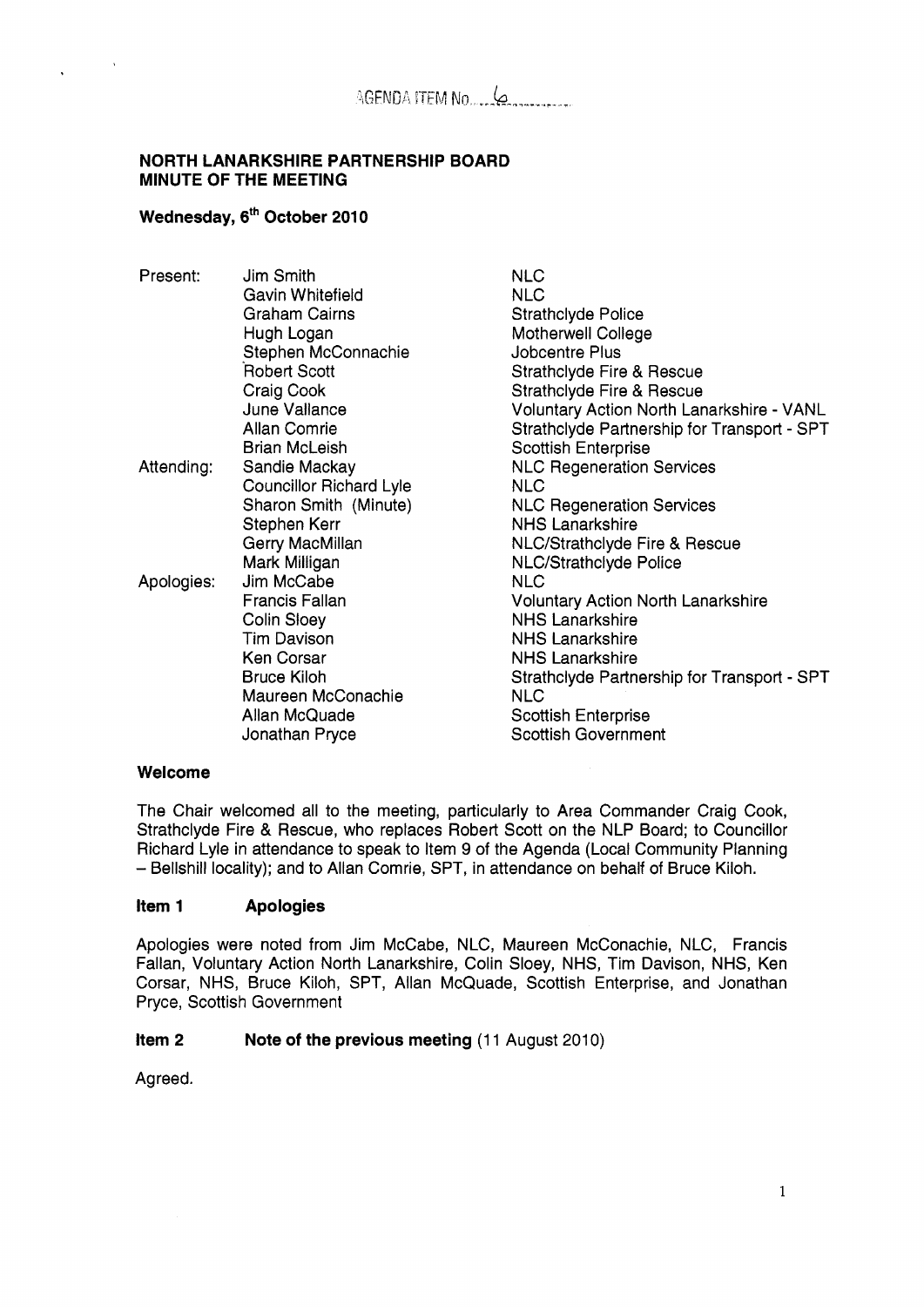#### **Matters arising**

 $\sim 10^{-10}$ 

*Big Lottery, Our Place meeting - Despite numerous efforts, Sandie Mackay has been* unsuccessful in arranging a meeting with the Big Lottery. This item will be removed from the Agenda

*Motherwell College funding issues* - Hugh Logan advised that the Employability Services/European funding will come through the Scottish Funding Council

*RavenscraigSPT discussions* - Allan Comrie, SPT, confirmed that members of the North Lanarkshire Partnership are welcome to become involved in discussions relating to access to the new Ravenscraig site. SPT will organise a meeting with key partners to discuss. Alan and Bruce (Kiloh) can be contacted at - bruce.kiloh@spt.co.uk Allan.comrie @sot.co.uk)

*Budget Statement* - The NLP budget statement was recently considered by the NLP Officers Group. There is currently an unallocated figure of £23,000. Suggestions for suitable spend include - NLP events, health improvement sessions and community transport.

It was agreed that a series of events will be organised in Spring 2011 for NLP members to review partnership working in light of all of the savings and agree a workplan for the future.

#### **Item 3** Welfare to Work Reform - Reassessment of Incapacity Benefits

Stephen McConachie, Jobcentre Plus, delivered a presentation entitled *"Re-assessment of lncapacity Benefits".* 

Employment and Support Allowance is replacing Incapacity Benefit, Severe Disablement Allowance and Income Support paid on the grounds of illness or disability. Between February 2011 and 2014, Jobcentre Plus will re-assess most people in receipt of incapacity benefits using the Work Capability Assessment (WCA), to assess their ability to work. The process was piloted in Burnley and Aberdeen on 4 October 2010.

Customers will continue to receive their current benefit (subject to continuing to satisfy the conditions of entitlement) until a decision is made on their case. Those assessed as fully capable for work will be invited to make a claim for Jobseekers Allowance. Those who cannot work or have limited capability to work will move to Employment and Support Allowance.

The meeting heard approximately 18,400 people in North Lanarkshire are in receipt of Incapacity Benefit. 42.8% of Incapacity Benefit claimants in North Lanarkshire are claiming as a result of mental health problems. 59.1% of Incapacity Benefit claimants in North Lanarkshire have been claiming for over five years.

The Chair thanked Stephen for this informative presentation. It was suggested that a briefing paper for elected members could be compiled which may assist constituents who have queries relating to the new Welfare to Work Reform.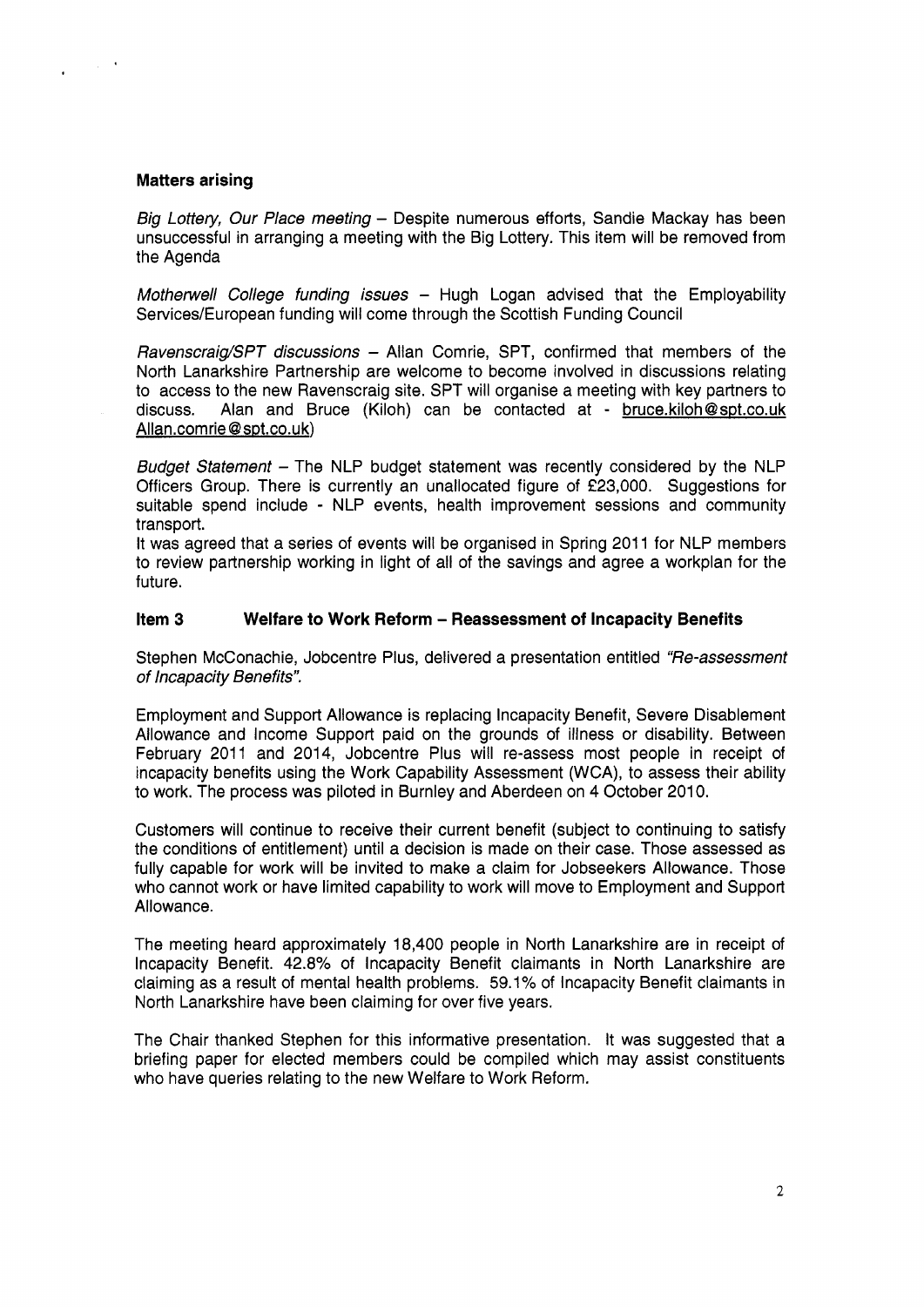## **Item 4 North Lanarkshire Economic Activity update**

In the absence of Maureen McConachie, Sandie provided a brief summary of the report.

Job Seekers Allowance claimants fell by **0.2%** during August, however it was noted that when the Future Jobs Fund programme (aimed at the **18-24** age group) ends in March **201** 1, this may have a detrimental impact on JSA figures.

The report included details of the document *"People, Councils, the Economy"* by the Scottish Local Government Forum Against Poverty and Rights Advice Scotland. The full report can be accessed at www.scottishpovertyforum.org.uk/ImpactReport.pdf but overall, the estimated impact of some of the changes to benefits/allowances and the changes in which benefits are kept in line with inflation, could see an annual loss to North Lanarkshire residents of between £40-£48m.

*The Board noted the content of report* 

 $\mathcal{L}_{\mathbf{A}}$  and  $\mathcal{L}_{\mathbf{A}}$ 

 $\epsilon$ 

#### **Item 5** North Lanarkshire's Working Skills Pipeline - North Lanarkshire **submission**

The purpose of the report was to update the meeting on the submission to the Lower and Uplands Scotland European Programme to continue North Lanarkshire's Working to March **2013.** 

There is a total of approximately **f52** million ESF grant available to Community Planning Partnerships, Skills Development Scotland, Scottish Funding Council, Scottish Trade Union Congress and Scottish Council for Voluntary Organisations Stage **1** bids for ESF and ERDF funding. Initial outline Stage **1** bids were submitted in August with Stage **2** bids being submitted on **24** September for ESF and on **8** October for ERDF.

The ESF bid which is for 2 years and runs from 1 April **201** 1 to **31** March **2013,** has a total value of **f9,750,690** with eligible costs of **f9,469,293** giving grant funding of **f4,261,182.** Indicative costs for a third year have also been submitted of **f5,091,861** 

The ERDF bid which is also for **2** years starting from **1** June **201 1** to **31** May **2013** has a total value of **f6,654,743** with eligible costs of **f6,484,563** and ERDF grant of **f2,593,825.** Indicative costs for a third year were submitted with a total value of **f 3,289,434.** 

The Programme Management Committee met on **27** October and recommendations will be forwarded to the Ministers with awards being announced in December **2010** 

*The Board noted the content of the report* 

## **Item 6 SPT Transport Outcomes Report 2009-2011**

The update report sets out progress against agreed transport priorities for **2009/2010**  and also identifies work streams to take these forward in **2010/2011** in partnership with the Council. A full list of the transport priorities and progress is highlighted in the Board report.

*The Board noted the content of the report*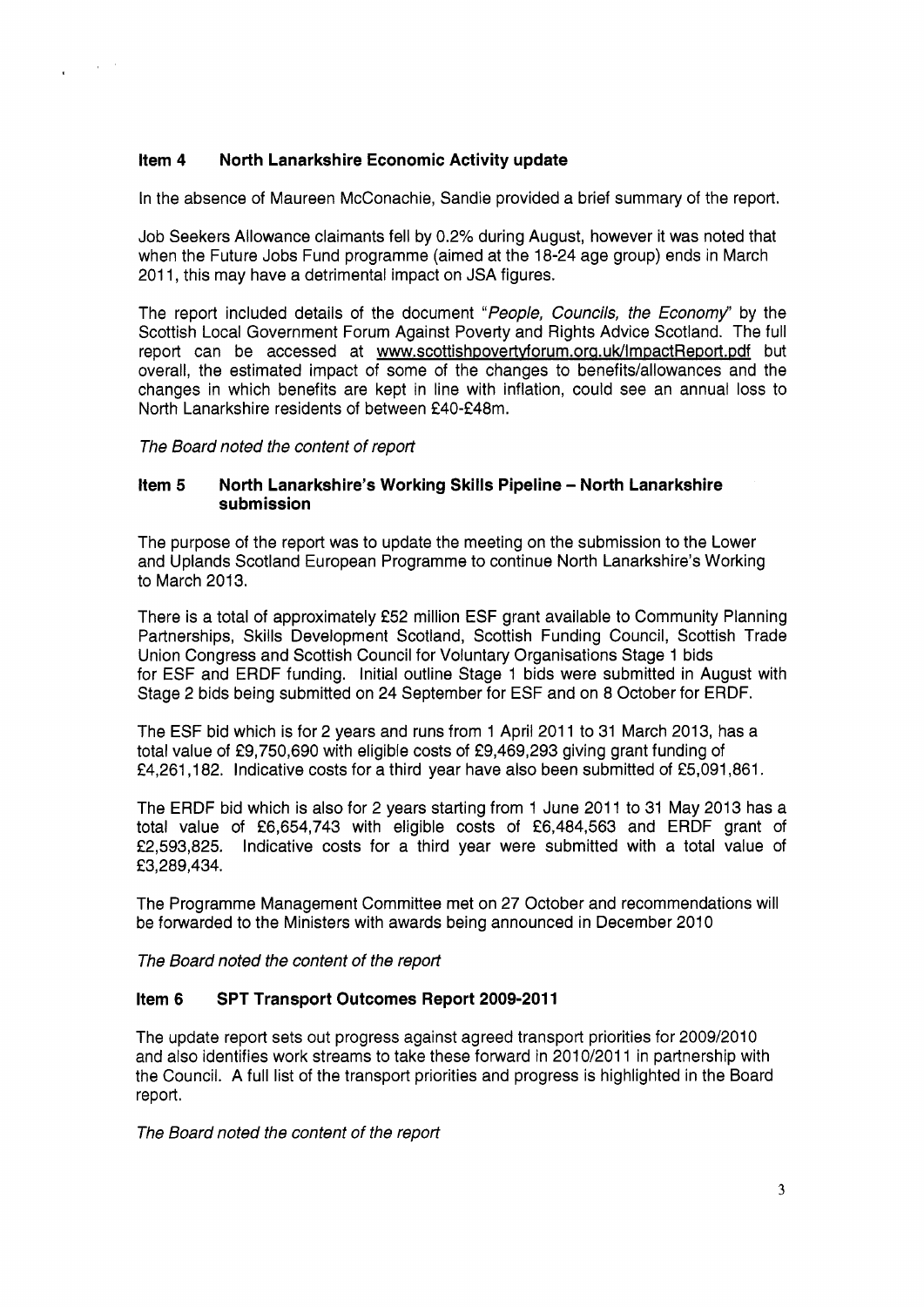## **Item 7** Financial Outlook - Independent Budget Review July 2010

The meeting was updated on the recently published *lndependent Budget Review* report which highlights issues which may have potential impact on the Council and its Partners. The Board report highlights key messages of the review.

North Lanarkshire Council is currently undertaking a consultation on the proposed savings options. Every household in North Lanarkshire has received a booklet *("Hard Choices, Big Decisions")* which details the proposals and invites households to respond to the Council. In addition, presentations to each of the Local Area Partnerships and the eight Community Forums are planned during October. The consultation period will end on 22 October with the proposals being considered at the Council's Policy & Resources Committee on 9 December 2010. Thanks were extended to NHS Lanarkshire, Strathclyde Police and Strathclyde Fire & Rescue for their input to the recent Local Area Partnership meetings.

It was agreed that the NLP Officers Group will, on behalf of the Partnership, draft a response to the Budget Review report.

### **Action: NLP Officers Group**

.

 $\chi$   $\sim$ 

#### **Item 8 Third Sector update**

*Voluntary Sector Locality Networks* - The meeting heard that the SVA Pathfinder was completed in May 2010 and an external evaluation of the project was commissioned to assist in the development of a sustainability strategy for locality and thematic networks. Voluntary Action North Lanarkshire (VANL) delivered six "Locality Networks" during August and September which Strathclyde Police attended. (June expressed thanks for their involvement).

*NLC Service and People First Transformation Programme* : *Voluntary Organisations Engagement* - In an attempt to support the effective engagement of community and voluntary sector organisations in the consultations relating to savings options, VANL on behalf of the VSPG, is hosting an event at which a North Lanarkshire Council Executive Director will give a presentation structured around the *"Hard Choices, Big Decisions"*  booklet. The engagement event will take place on 18<sup>th</sup> October and will be promoted to voluntary sector organisation across North Lanarkshire. In attendance from the Council will be Sandie Mackay, Regeneration Services, and Mary Castles, Executive Director, Housing and Social Work Services.

*The Board noted the content of the report* 

#### **Item 9 Local Community Planning update**

The meeting was reminded that as part of this standing Agenda item, each Convenor of the Local Area Partnerships (LAPS) would be invited to attend the NLP Board to provide an update on events/issues within their locality. In attendance at today's meeting was Councillor Richard Lyle, Convenor of the Bellshill LAP. Councillor Lyle gave a background to his LAP and stressed the value and benefit of the reports received from Strathclyde Police, Strathclyde Fire & Rescue and NHS. The LAP provides an opportunity for important local issues to be discussed, e.g. Bellshill town centre, the Local Development Programme and joint Community Safety issues, problems and solutions.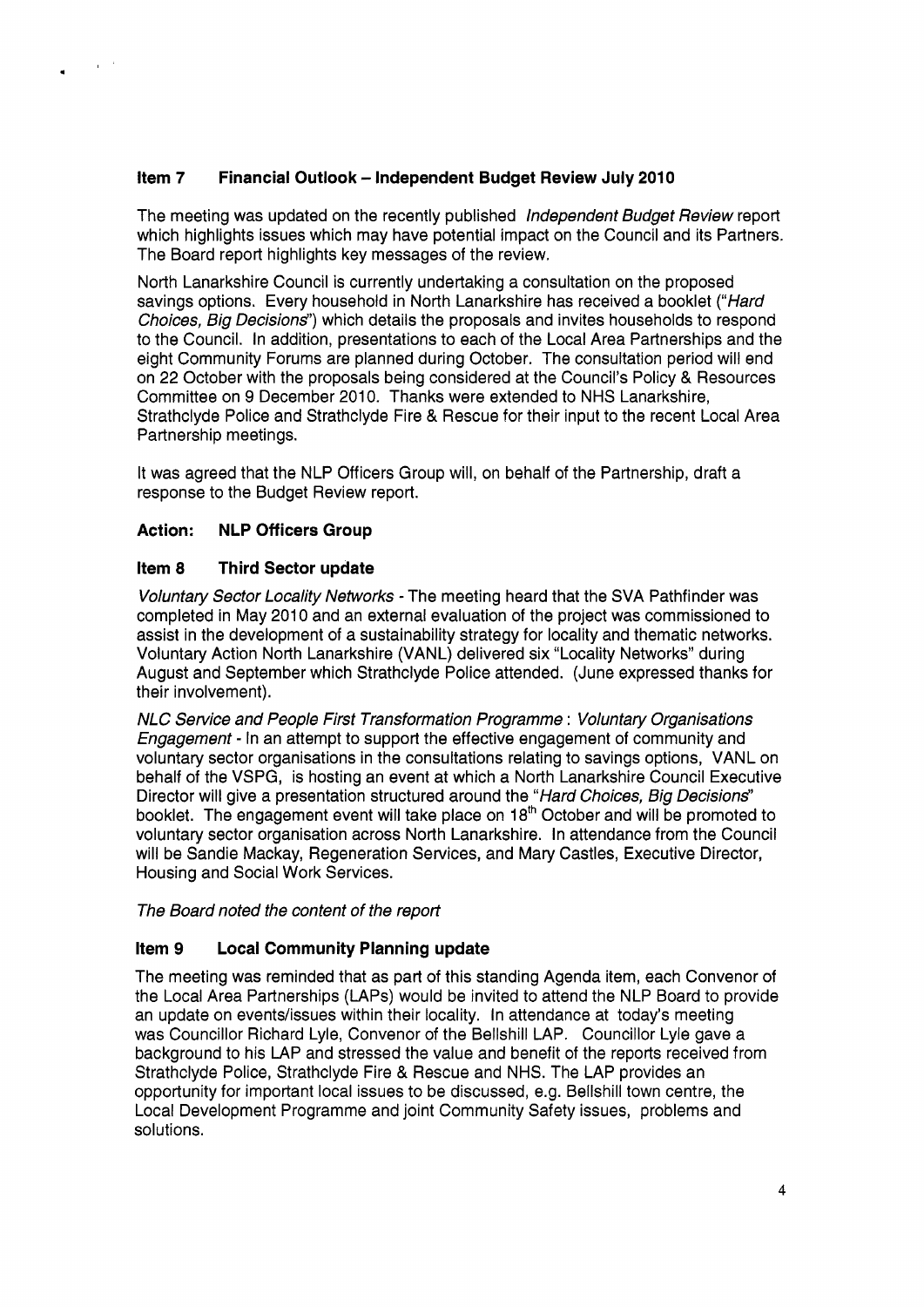## **item 10 Ravenscraig update**

- The Regional Sports Facility officially opened on 3 October 2010, with a 24 hour charity football match and a "record breaking'' Zumba exercise class taking place.

- TIF option - £70m public investment is moving forward.

### **Item 11 Citizens' Panel Report** / **Newsletter**

The fourth consultation of the Citizens' Panel was conducted in the Summer of 2010. The summary newsletter (attached as Appendix 1 to the report) covered key themes of health and wellbeing, environment, sustainability and the impact of the "credit crunch".

Local Citizens' Panel reports will be made available to the Local Area Partnerships.

### **Item 12 Budget Statement**

Noted as at Period 6 (17 September 2010) - no change.

### **item 13 AOCB**

- Low carbon vehicles proposal The Scottish Government's Transport Department has offered local authorities funding to purchase low carbon vehicles. North Lanarkshire Council has been offered £225,000. Sandie Mackay, on behalf of the Council, has returned a proposal that the Council and Partners consider joint use of "pool" cars, whereby staff and Partners access these through a booking system. It is intended that the cars would be parked at North Lanarkshire Council sites.
- **NLP Single Outcome Agreement Annual Report 2009-2010**  This document will be distributed at the Corporate Report Performance Launch on 8 October to which all partners have been invited. The SOA Annual Report was submitted to the Scottish Government on 3 October 2010 and will be made available on the Council's website. Sandie confirmed that the NLP Board meeting on 1 December will focus on the first six months performance reports for each Theme (April - September 2010)

### **DATE OF NEXT MEETING** - Wednesday, 1 December 2010 - 9.30am, Civic Centre, Motherwell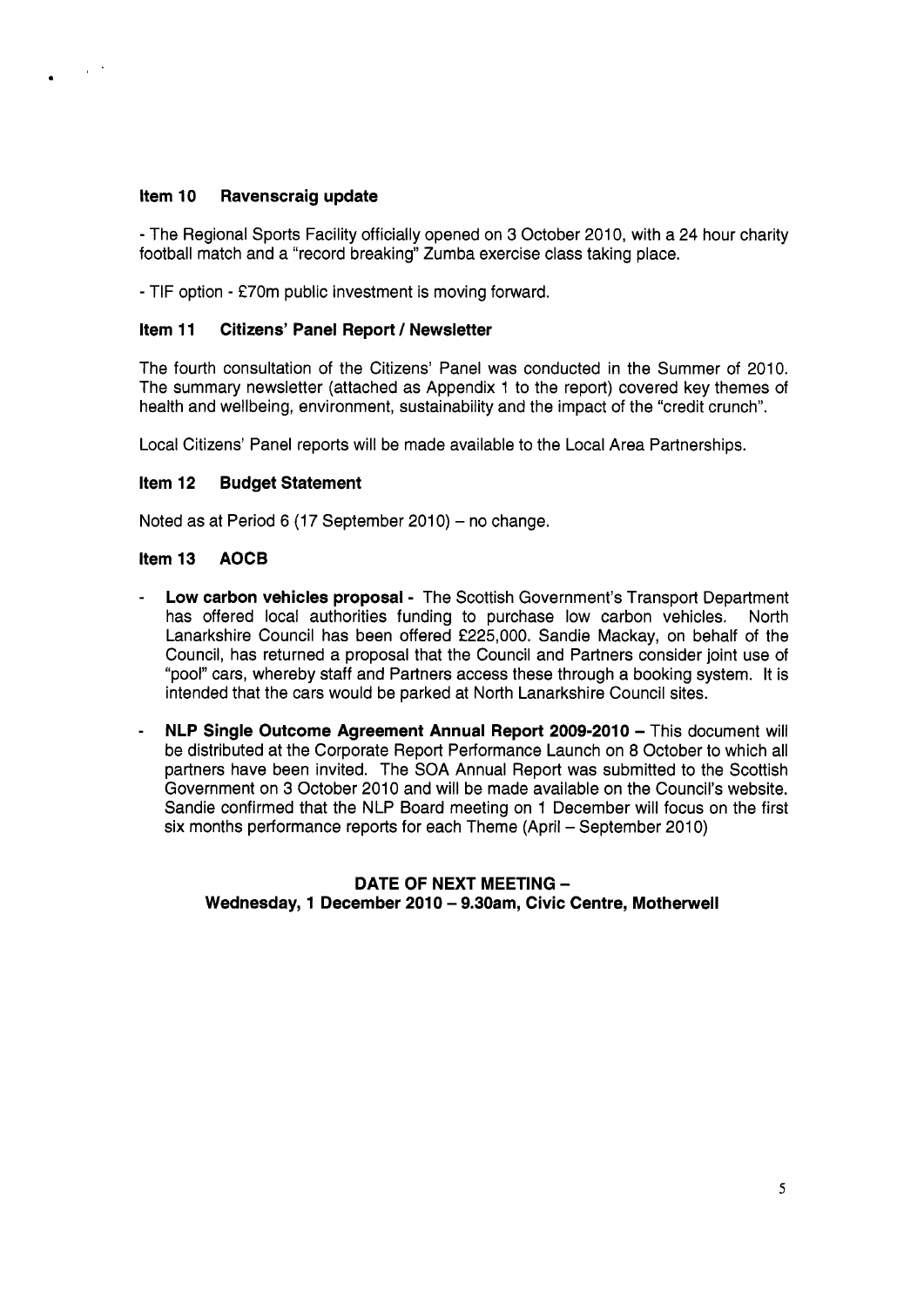### **NORTH LANARKSHIRE PARTNERSHIP BOARD MINUTE OF THE MEETING**

## Wednesday, 12 January 2011

| Present:   | Jim McCabe                     | North Lanarkshire Council                                |
|------------|--------------------------------|----------------------------------------------------------|
|            | <b>Jim Smith</b>               | North Lanarkshire Council                                |
|            | Gavin Whitefield               | North Lanarkshire Council                                |
|            | Maureen McConachie             | North Lanarkshire Council                                |
|            | <b>Graham Cairns</b>           | <b>Strathclyde Police</b>                                |
|            | Hugh Logan                     | Motherwell College                                       |
|            | Craig Cook                     | Strathclyde Fire & Rescue                                |
|            | <b>June Vallance</b>           | <b>Voluntary Action North Lanarkshire</b>                |
|            | Stephen McConnachie            | Jobcentre Plus                                           |
|            | <b>Bruce Kiloh</b>             | Strathclyde Partnership for Transport                    |
|            | Colin Sloey                    | <b>NHS Lanarkshire</b>                                   |
| Attending: | Sandie Mackay                  | North Lanarkshire Council                                |
|            | Sharon Smith (Minute)          | North Lanarkshire Council                                |
|            | <b>Pauline Nicholas</b>        | North Lanarkshire Council                                |
|            | Francis Fallan                 | <b>Voluntary Action North Lanarkshire</b>                |
|            | Stephen Kerr                   | <b>NHS Lanarkshire</b>                                   |
|            | <b>Alastair Mitchell</b>       | <b>Scottish Government</b>                               |
|            | Alison Lovejoy                 | <b>Scottish Enterprise</b>                               |
|            | Lieutenant Colonel C Platt     | 6 <sup>th</sup> Battalion The Royal Regiment of Scotland |
|            | Mary Fegan                     | Housing & Social Work Services (NLC)                     |
|            | June Ford                      | Learning & Leisure Services (NLC)                        |
| Apologies: | <b>Ken Corsar</b>              | <b>NHS Lanarkshire</b>                                   |
|            | Jonathan Pryce                 | <b>Scottish Government</b>                               |
|            | Mark Milligan                  | North Lanarkshire Council/Strathclyde Police             |
|            | <b>Councillor Michael Ross</b> | North Lanarkshire Council                                |
|            | Gerry MacMillan                | North Lanarkshire Council/Fire & Rescue                  |
|            | <b>Tim Davison</b>             | <b>NHS Lanarkshire</b>                                   |
|            | Allan McQuade                  | <b>Scottish Enterprise</b>                               |
|            |                                |                                                          |

#### **Welcome**

The Chair welcomed all to the meeting, particularly to  $-$ 

- Lieutenant Colonel Charlie Platt, 6\* Battalion The Royal Regiment of Scotland (Item 4 *of* the Agenda)
- Mary Fegan, Housing and Social Work Services (Items *5,* 6, and 7)
- June Ford, Learning and Leisure Services (Item 15)
- Pauline Nicholas, Regeneration Services, who will replace Sandie Mackay on the NLP Board from March 2011.
- 1. Apologies noted above
- 2. Minute of the previous meeting  $(6$  October 2010) agreed as an accurate record

## **3. Matters arising**

- *Ravenscraig* / *SPT discussions* - an additional bus has been made available from Cleekhimin, Carfin, to the Ravenscraig site. No further update available at this meeting. **Action: Bruce Kiloh, SPT, will provide an update at the next meeting.**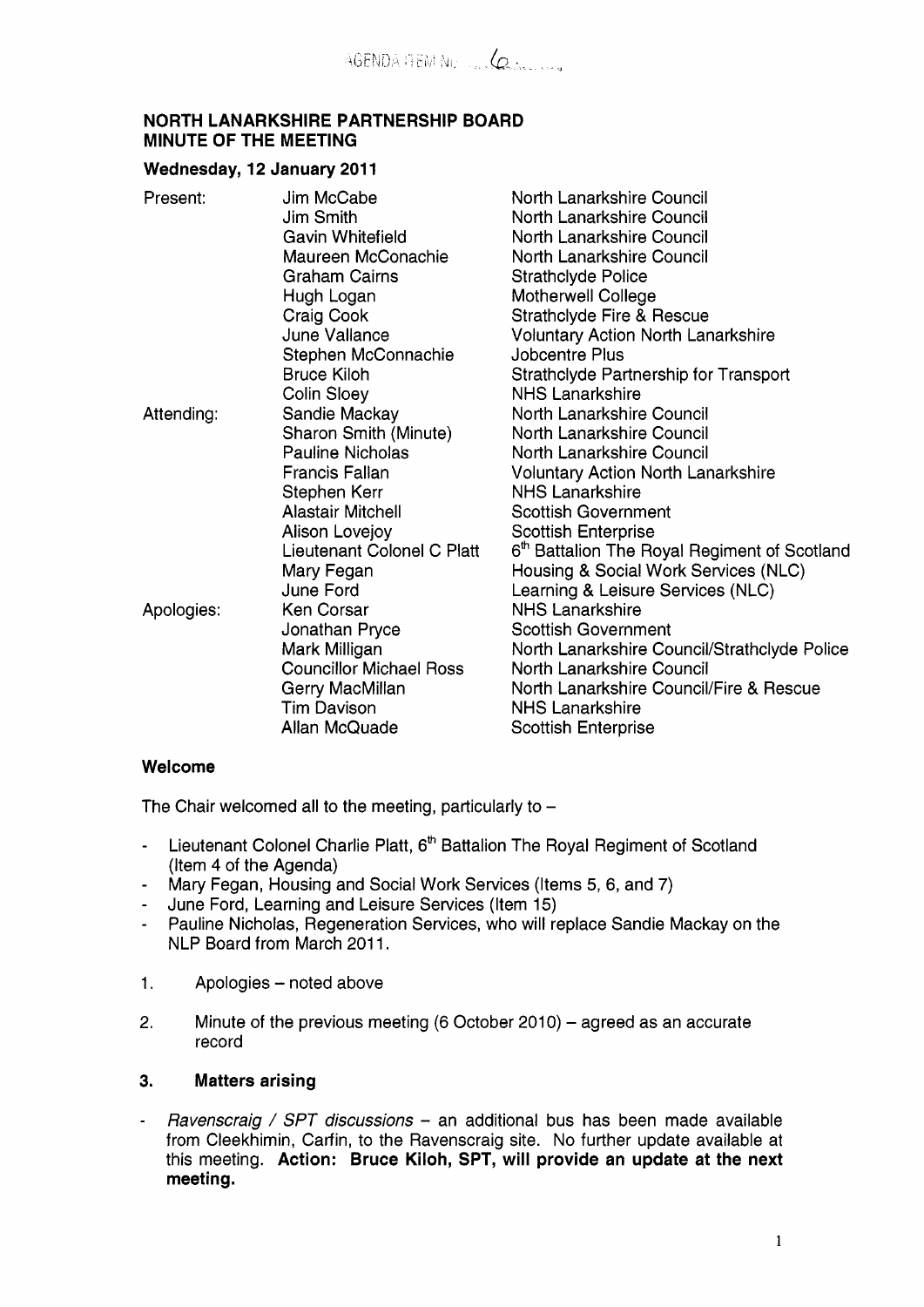- *North Lanarkshire's Working Skills Pipeline*  Maureen McConachie provided feedback on the Priority 5 bid. North Lanarkshire has been awarded £900,000 less than the figure requested. The Employability Service, over the next two North Lanarkshire's Working Skills Pipeline – Maureen McConachie provided<br>feedback on the Priority 5 bid. North Lanarkshire has been awarded £900,000<br>less than the figure requested. The Employability Service, over the next years, will now be developed.
- *Pooled Car Scheme proposal*  (tabled report). Over the last 2 years, North Lanarkshire Council has piloted the use of pooled cars in an effort to provide efficiency savings and reduce car usage and emissions. Since the Board meeting in September 2010 when this subject was discussed, it has been agreed that 10 electric vehicles will be purchased and located at Council carparks in Motherwell (4 vehicles); Fleming House, Cumbernauld (4 vehicles); and Kildonan Street, Coatbridge (2 vehicles). Charging points for the vehicles are currently being sourced. These vehicles will be additional to the planned Council scheme which will purchase 50 small diesel/petrol vehicles. The cost of the scheme is £655,000 with a contribution from the Scottish Government of £215,000.

## **4. Firm Base** - **presentation by Lieutenant Colonel Charlie Platt, 6'h Battalion, The Royal Regiment of Scotland**

The Firm Base strategy aims to provide a secure environment at home and overseas which sustains the Armed Forces, enables training for, and deployment in, operations and, ensures the consent and support of the public and host nations.

Support which is offered by Firm Base includes -

- *Healthcare – provides healthcare and recovery to soldiers and families*
- *Housing* - influences and improves housing and living conditions
- *Education/Training - provides professional development, education and training*
- *Veterans*  develops policies and activities which assist Veterans and provide support
- *Wellbeing* - provides direction and services to enable health, welfare and support
- *Youth* – develop and extend youth activity

The Partner agencies were invited to join the Lanarkshire Firm Base Group to look at how assistance can be given and how dialogue can be maintained. This meeting will be held on 25 January (Territorial Army Centre, Scottish Rifles House, 348 Muir Street, Motherwell). Partners were invited to nominate appropriate staff should they wish to take part in these discussions.

**The Chair thanked Lieutenant Colonel Platt for this informative presentation** 

### **5. Child Protection Committee** - **Annual Report and Business Plan 2009- 201 1**

The Board was advised of the recently published North Lanarkshire Child Protection Committee Annual Report and its Business Plan, both of which received positive feedback from the Scottish Government. The Child Protection Committee has achieved the main priorities identified in its Business Plan, which include -

- the development of an Engagement Strategy for children and young people
- the delivery of training and staff development for child protection
- reviewing the format for reporting management information to Chief Officers
- the appointment of an independent Chair for the Child Protection Committee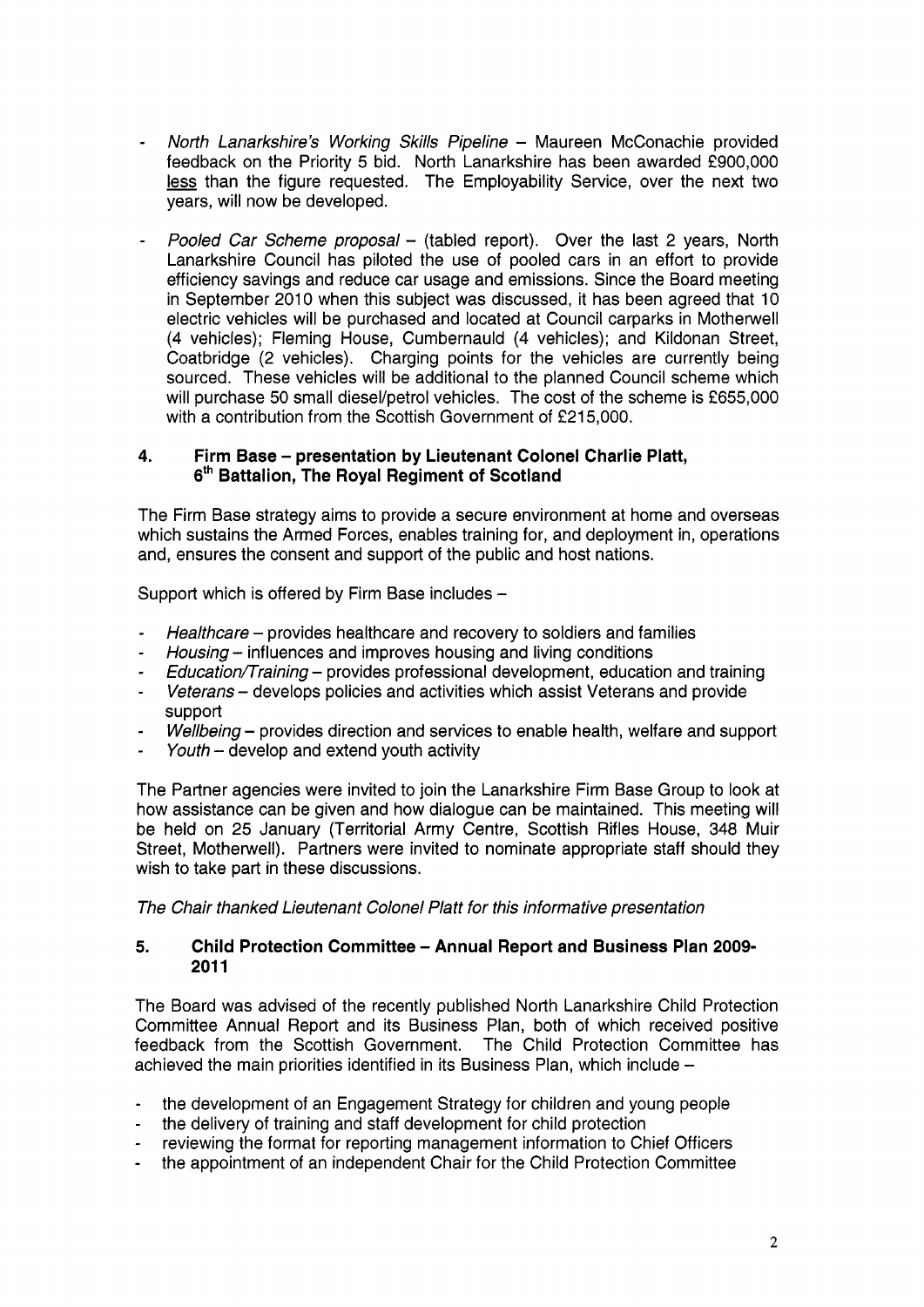The Board report also highlighted the Business Plan priorities for 2010/2011 which  $include -$ 

- updating the Child Protection Committee website
- support and develop the Children and Young People's Engagement Network
- raise public awareness of child protection

The full report can be accessed at www.northlanarkshire.gov.uk

*The Board noted the content of the report.* 

## **6. MAPPA Annual Report 2009-2010 (Multi Agency Public Protection Arrangements)**

The Board was advised of the publication of the MAPPA 2009/2010 Annual Report for the Lanarkshire Community Justice Authority (CJA) area. The Annual Report reflects the work carried out within the local area, identifying developments and improvements made in the last year. **A** summary of these are highlighted in the Board paper.

It was noted that the number of offenders being managed within North Lanarkshire is 38% higher than when MAPPA was introduced in 2007/2008. Currently, there are 300 known individuals being managed through MAPPA.

The full report can be accessed at [www.northlanarkshire.aov.uk](http://www.northlanarkshire.aov.uk)

*The Board noted the content of the report.* 

# *7.* **Adult Protection Committee Biennial Report**

The Board heard of the progress, to date, in North Lanarkshire in relation to the duties and actions arising from the Adult Support and Protection (ASP) Act 2008 coming in to force. The Act places a number of duties on local authorities and public bodies to ensure that they cooperate in protecting adults who are at risk and to report concerns if it is suspected that an adult may be a risk of harm, including self harm.

The full report can be accessed at www.northlanarkshire.gov.uk

A discussion regarding resourcing increasing demand across the whole of the public protection took place and the Board noted that this is not an area where efficiencies would be achieved.

*The Board noted the content of the report and agreed to receive further updates from the North Lanarkshire Adult Protection Committee.* 

# **8. Single Outcome Agreement Performance Reports (April** - **October 2010)**

The Board was updated on each of the Partnership Working Groups which were set up to manage activity relating to the Corporate and Community Plan key themes (Health & Wellbeing, Environment, Lifelong Learning, Regeneration and Community Safety). Each Working Group has developed a set of indicators which are used to measure progress.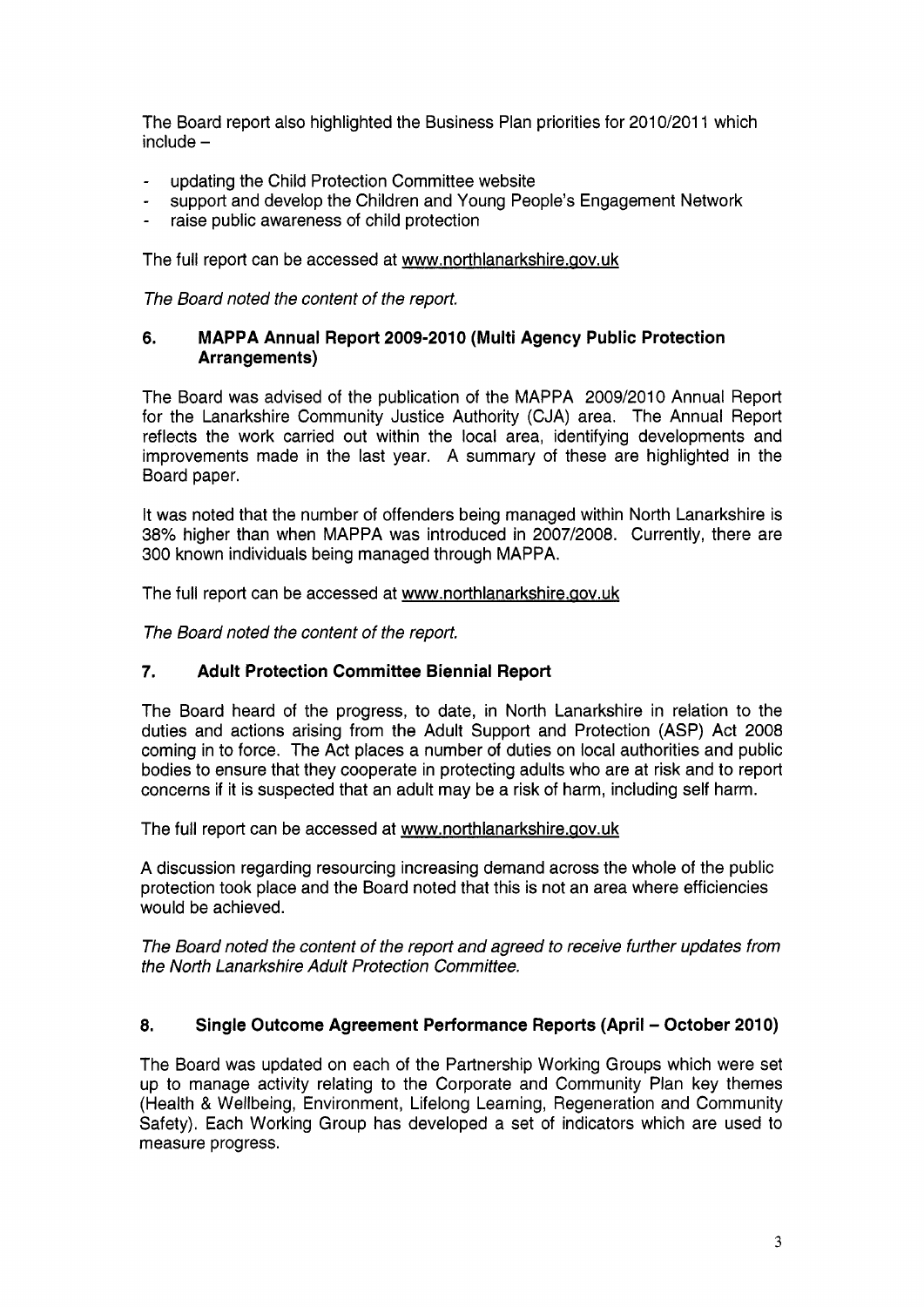Also developed are the annual Action Plans which form the basis of the annual Performance Report which outline progress towards the outcomes in the Community Plan and as part of the monitoring of the Single Outcome Agreement. The SOA 2011-2014 is being developed (between November 2010-February 2011) during which time, the indicators, actions and targets will be reviewed which potentially may include milestones in the final **SOA** report. The new SOA 201 1-2014 will be brought to the next NLP Board meeting.

Detailed progress over the last six months (April - September 2010) for each of the key themes are highlighted in the Board report. The Chairs of the working groups have been alerted where there are concerns in relation to the targets/indicators not being met.

*The Board noted the performance reporting information and, noted the timescales for the preparation of the new SOA 201 1-2014.* 

## **9. Economic Activity update**

#### *Unemployment levels*

October-November 2010 saw a fall in the number of Job Seeker Allowance claimants (for both adults and the 18-24 age group)

#### *Jobcentre Plus vacancies*

The number of vacancies advertised has increased to its highest level in 18 months

#### *Comprehensive Spending Review* - *impact for the NLP*

- The changes are estimated to result in an annual loss to the North Lanarkshire economy of €40-€47 million per annum. This, in turn, will have a knock-on effect across town centres
- There is widespread concern that the cuts will have a serious impact on the health of communities
- The cuts to benefit will affect the poorest
- 10% cut in Housing Benefit for people receiving JSA for more than a year
- Reducing spending on Council Tax Benefit by 10%

Full details on the impact of the Comprehensive Spending Review are included in the Board report.

A briefing session on the changes to benefits as part of the Government's Welfare Reform Programme has been arranged during February for Councillors.

*The Board noted the content of the report.* 

## **10. Financial Outlook 201 1-2012 update**

*Savings Options* - the meeting was advised that a f55million savings package over two financial years (2011-2012 and 2012-2013), was agreed in December 2010. As part of this, 1150 Full Time Equivalent (FTE) posts will be removed (8% reduction across the Council).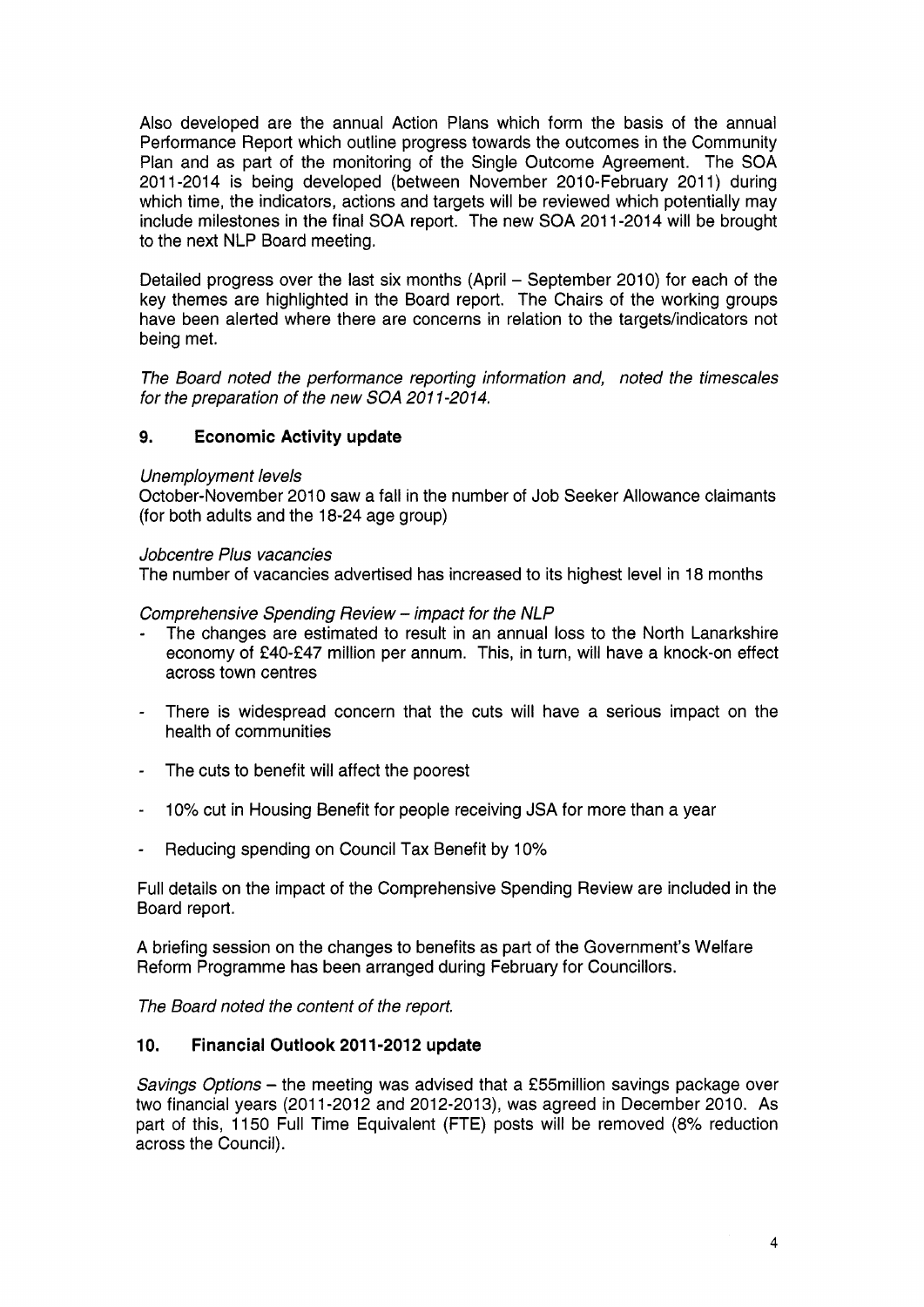*Grants to voluntary organisations* – it was confirmed that, where possible, there will be a *5%* reduction in these budgets. There will be a single grants programme developed during 2011/2012 which should make best use of resources while giving maximum protection to the Voluntary Sector across North Lanarkshire.

*Local Area Partnerships* - Currently, 6 LAPS are in operation which will be reduced to 3. The boundaries for these are still being considered and Partners will be engaged in discussions to obtain the fullest possible alignment across services. A report on the reduction of the LAPS will be brought to the next meeting of the Board. **Action** - **Regeneration Services** 

# **11. Third Sector update**

*Third Sector Interface Delivery Framework* - The meeting was reminded that support for the voluntary sector development now comes from one single organisation - VANL (Voluntary Action North Lanarkshire). June thanked Sandie for her support and effort in assisting with arrangements for this.

A Delivery Framework has been developed in line with Scottish Government requests, which explains how the Third Sector Interface in North Lanarkshire will operate to meet the four key objectives (i.e. supporting volunteering development; building capacity across the voluntary sector; developing social enterprise and, engaging with local community planning structures).

The report asks the NLP Board to review the Delivery Framework and endorse its contents.

*Community Transport Sub Group (CTSG)* – this sub-group has been established to facilitate the development of a Community Transport Strategy for North Lanarkshire. The group was formed following discussion with both the NLP Officers Group and the already established Sustainable Transport Working Group. The CTSG will be chaired by VANL with Terms of Reference being developed and agreed. The report highlights the group's intended aims, i.e.

- support the development and implementation of outcomes and actions identified in the Community Plan and Single Outcome Agreement
- develop the annual Action Plan (reviewed bi-annually)
- provide reports to the NLP Board and Sustainable Transport Group and North Lanarkshire Partnership

June also distributed details of Voluntary Sector Network events taking place in February - March 2011. Partners wishing to deliver a presentation or provide information about their organisation should contact VANL (01698 358866 or email  $craiq.russell @vankl.co.uk)$  with relevant details.

*The Board noted the content of the reports* 

# **12. Community Engagement update**

Sandie updated the Board on some key developments within Regeneration Services in relation to the Community Engagement work being undertaken with the local Community Forums and Community Planning partners and also the proposed changes for reporting and developing community engagement from 2011 and beyond. Current community engagement developments include -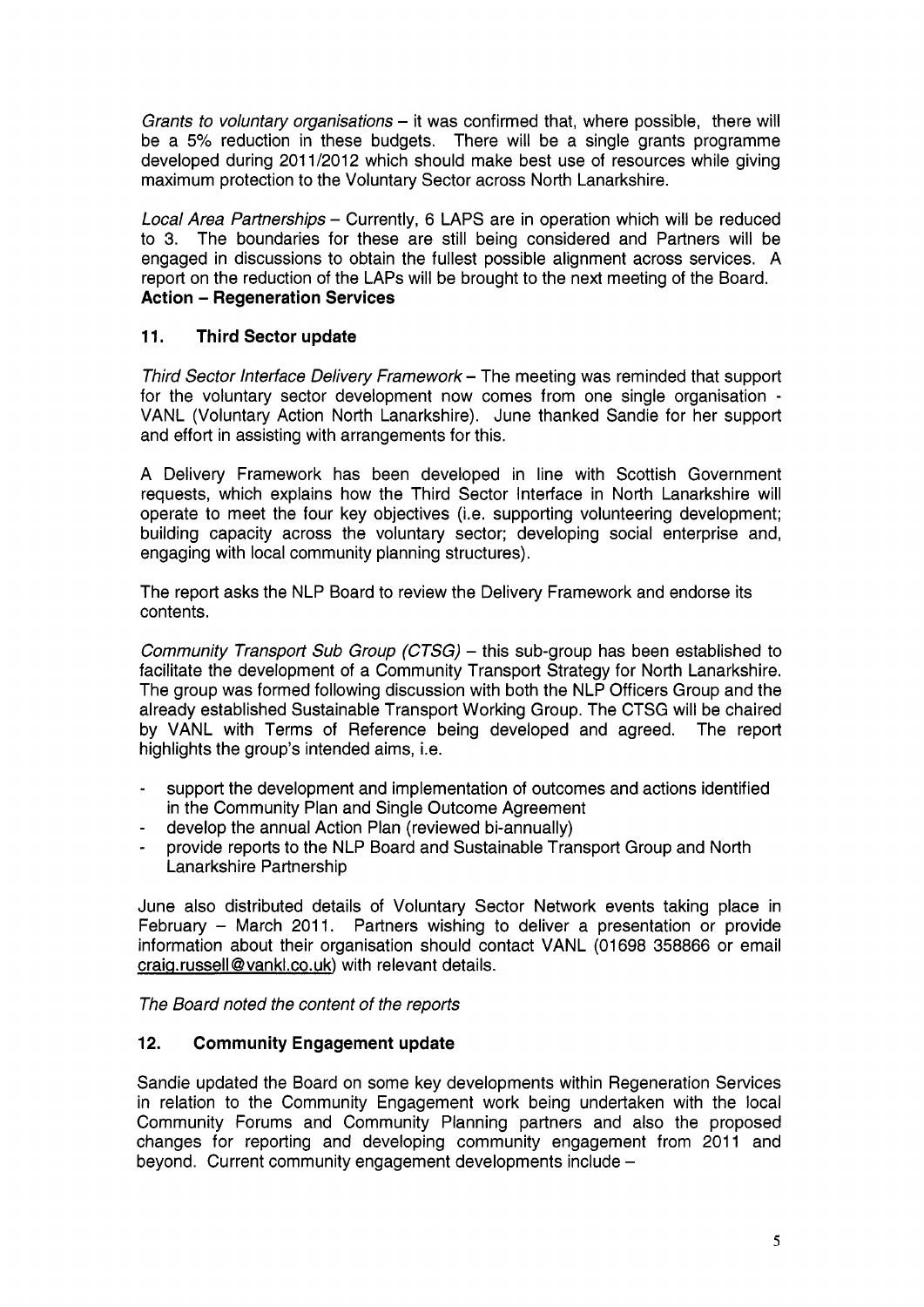*Community Forum Network* - the Terms of Reference has been revised; next year's Chairperson has been elected; two Voluntary Sector representatives will join the Community Forum Network

*Community Forum Webpage* (NLC internet site) - this has been in operation since the Summer of 2010 and includes details of Forum meetings and membership.

New Chairpersons for Wishaw and Coatbridge have been appointed (David Summers and Tommy Murphy, respectively)

*Community Engagement Sub Group – Local indicators for the 2011-2014 Community* Engagement Action Plan have been finalised alongside the development of the next Single Outcome Agreement. The NLP Officers Group will lead on rolling out the Community Engagement Strategy and Action Plan. As the representatives on the Community Engagement Sub Group are the same as those on the NLP Officers Group, it was suggested that the current Community Engagement Sub Group ceases to operate. It is intended that future community engagement business will be discussed as part of the NLP Officers agenda

Full details of community engagement developments are included in the Board report.

*The Board agreed that the current Community Engagement Sub Group will cease to operate with future business relating to community engagement being discussed at*  **the NLP Officers Group** 

### **13. Local Community Planning update**

As part of this standing Agenda item, each Convenor *of* the six Local Area Partnerships (LAPS) has been invited to attend the NLP Board to provide an update on events/issues within their locality. Councillor Michael Ross, Convenor of the Motherwell LAP, had been invited to attend today's meeting but called off due to illness .

*The Board noted the content of the report* 

## **14. Ravenscraig**

*Tax Incremental Funding (TIF)* – the business case has not yet been submitted. Murray Collins, Regeneration Services, is in discussions with the Scottish Futures Fund to take this forward and progress funding for Phase 2 *of* the bid

*Housing* - the first residents of the new housing development at the Ravenscraig site have taken up occupancy

*Motherwell College and the Sports Facility* - both are now well established

### **15. Youthwork Strategy** - **Going the Extra Mile** / **IMOT Proposal (Inspectors Meeting our Targets)**

June Ford, Community Learning and Development, provided a background on the Youth Work Strategy *"Going the Extra Mile"* which was officially launched in January 2010 with NL Partners (Council, NHS, Strathclyde Police and Strathclyde Fire & Rescue) signing up to the Charter agreeing the Action Points within the document.